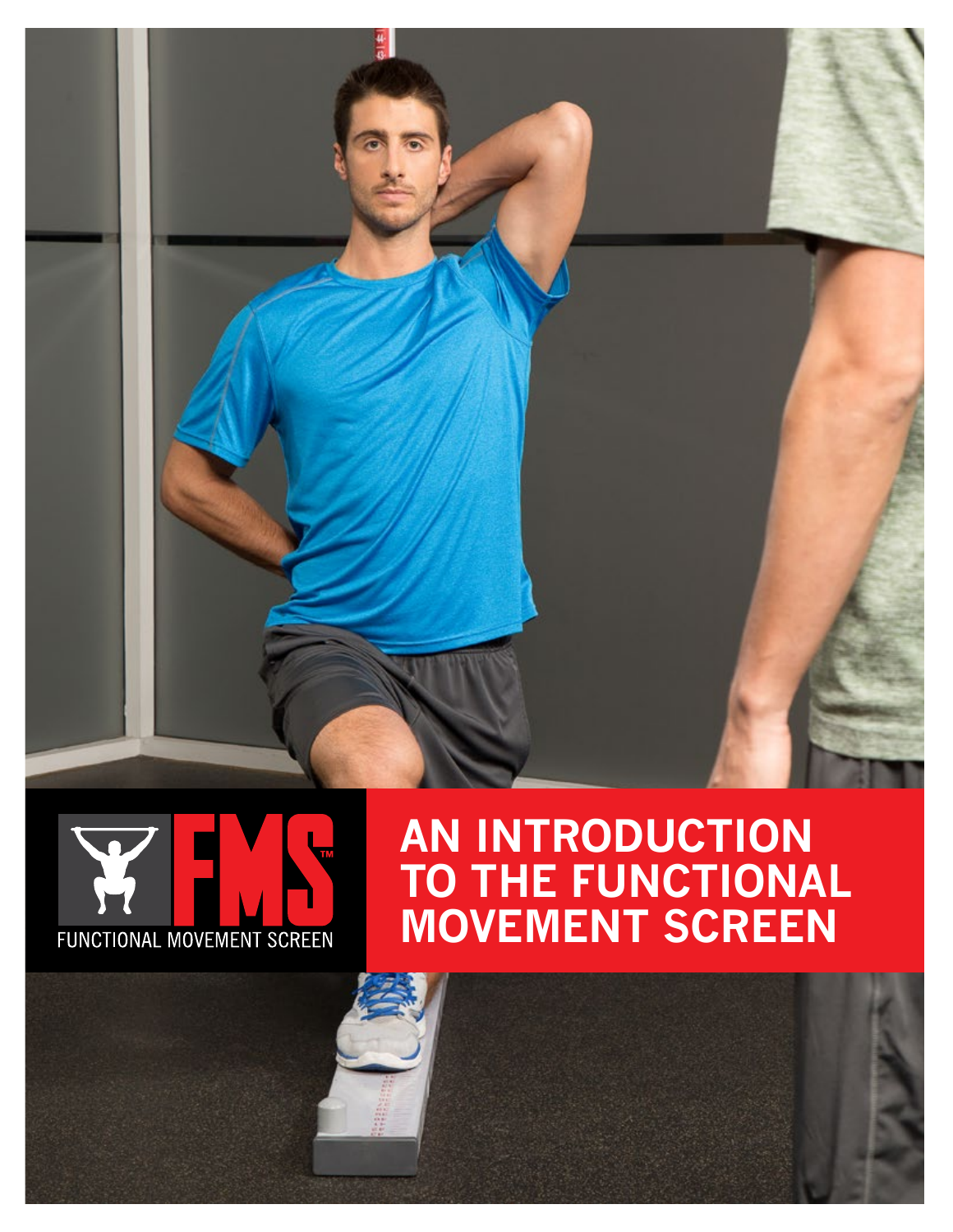#### **The Functional Movement Screen**

The Functional Movement Screen (FMS) is a screening tool used to evaluate seven fundamental movement patterns in individuals with no current pain complaint or musculoskeletal injury. The FMS is not intended to diagnose orthopedic problems but rather to demonstrate opportunities for improved movement in individuals.

The screen is designed to place an individual in extreme positions where movement deficits become noticeable if appropriate stability and mobility are not used. Even though individuals are performing an activity or sport at a high level, it has been observed that many of these same individuals are limited in fundamental movement. This leads to the use of compensatory movements in order to achieve or maintain the level of performance needed for the activity. The inefficient use of compensation during movement will lead to poor biomechanics that limit gains in performance and reduces the body's ability to remain adaptable and durable against the risks of being involved in the activity or sport.

#### **The 7 Movement Patterns**

#### **1. DEEP SQUAT**



The Deep Squat pattern challenges total body mechanics and neuromuscular control. We use it to test bilateral, symmetrical, functional mobility and stability of the hips, knees and ankles. The dowel overhead requires bilateral symmetrical mobility and stability of the shoulders, scapular region and the thoracic spine. The pelvis and core must establish stability and control throughout the entire movement to achieve the full pattern.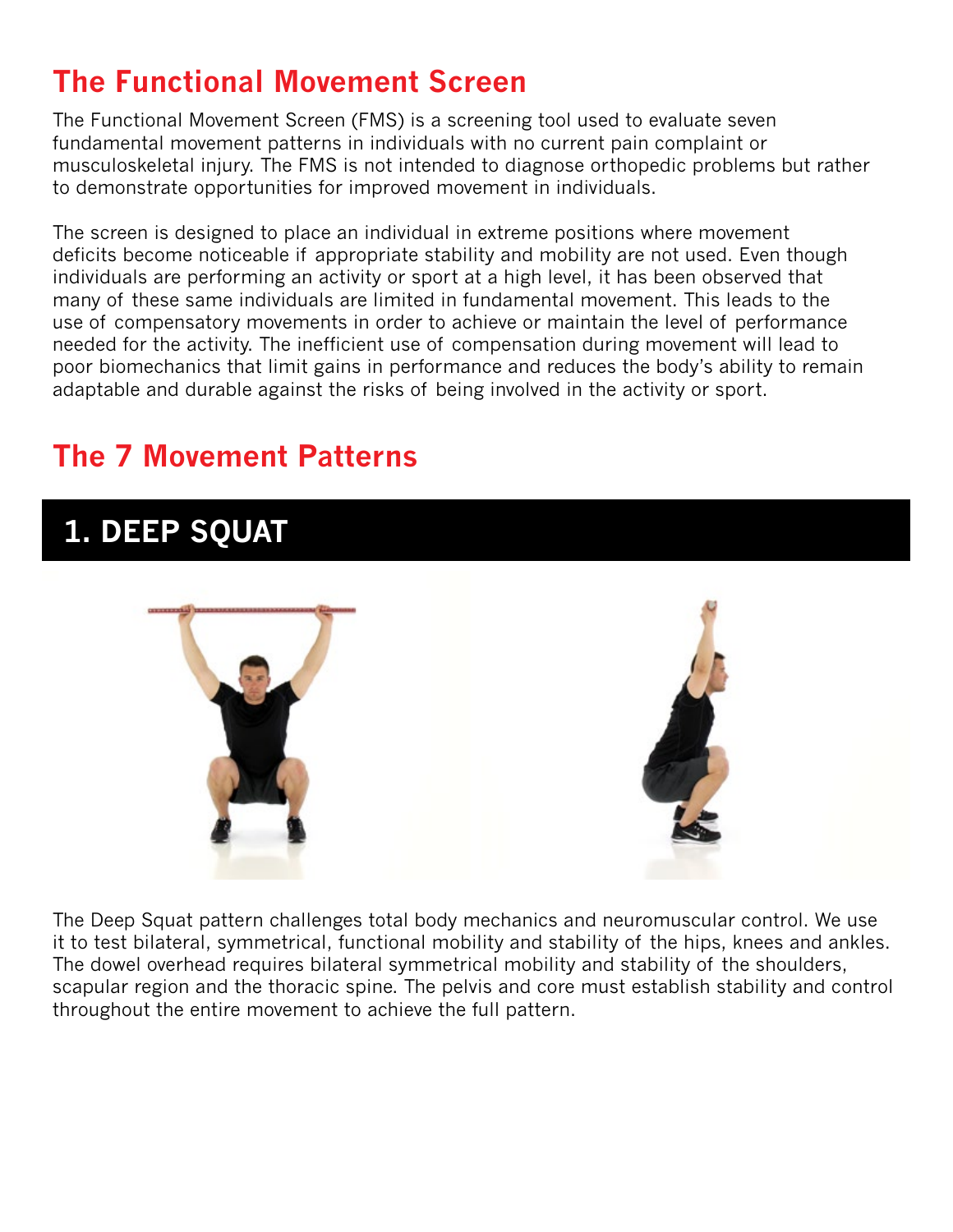# **2. HURDLE STEP**



The hurdle step pattern is an integral part of locomotion and acceleration. This movement challenges the body's step and stride mechanics, while testing stability and control in a singleleg stance. The hurdle step requires bilateral mobility and stability of the hips, knees and ankles. The test also challenges stability and control of the pelvis and core as it offers an opportunity to observe functional symmetry.

## **3. INLINE LUNGE**



The Inline Lunge pattern places the body in a position to simulate stresses during rotation, deceleration and lateral movements. The inline lunge places the lower extremities in a splitstance while the upper extremities are in an opposite or reciprocal pattern. This replicates the natural counterbalance the upper and lower extremities use to complement each other, as it uniquely demands spine stabilization. This test also challenges hip, knee, ankle and foot mobility and stability.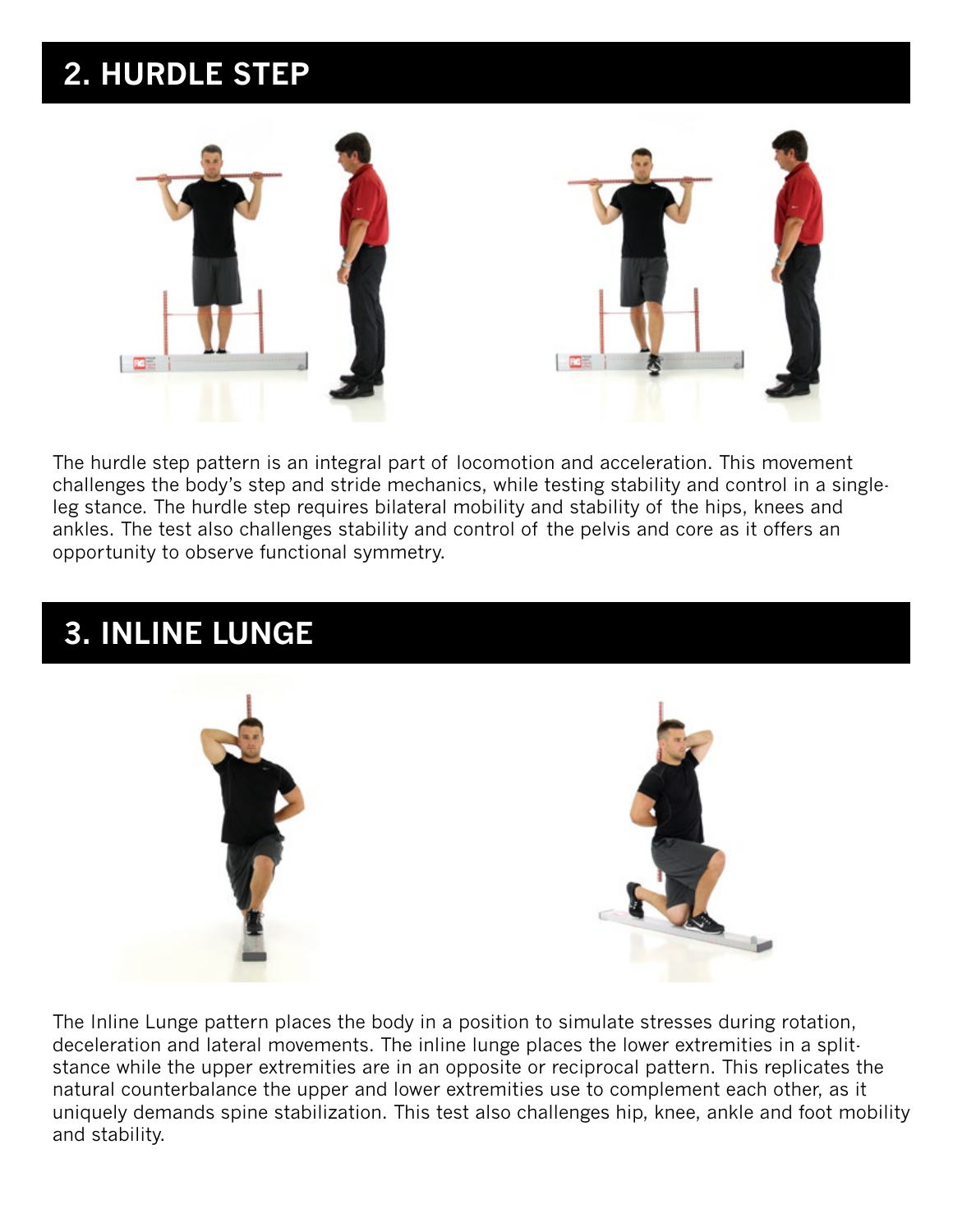# **4. SHOULDER MOBILITY**





The Shoulder Mobility pattern demonstrates the natural complementary rhythm of the scapular-thoracic region, thoracic spine and rib cage during reciprocal upper-extremity shoulder movements. This pattern also observes bilateral shoulder range of motion, combining extension, internal rotation and adduction in one extremity, and flexion, external rotation and abduction of the other.

# **5. ACTIVE STRAIGHT-LEG RAISE**



The Active Straight-Leg Raise pattern not only identifies the active mobility of the flexed hip, but looks at the core stability within the pattern, as well as the available hip extension of the alternate hip. This is not so much a test of hip flexion on one side, as it is an appraisal of the ability to separate the lower extremities in an unloaded position. This pattern also challenges the ability to dissociate the lower extremities while maintaining stability in the pelvis and core.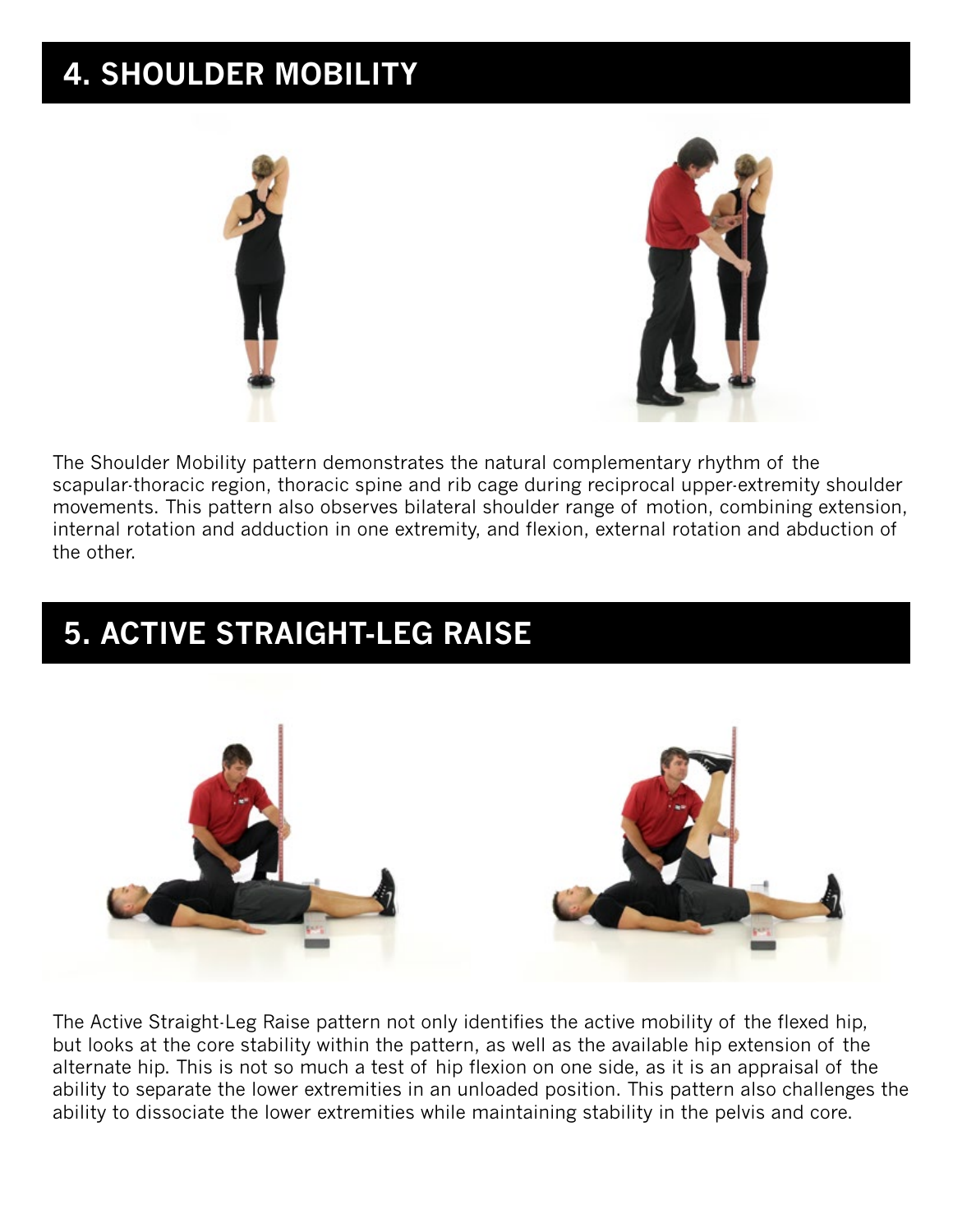# **6. TRUNK STABILITY PUSH UP**





The Trunk Stability Push-Up pattern is used as a basic observation of reflex core stabilization, and is not a test or measure of upper body strength. The goal is to initiate movement with the upper extremities in a push up pattern without allowing movement in the spine or hips. The movement tests the ability to stabilize the spine in the sagittal plane during the closed kinetic chain, upper body symmetrical movement.

# **7. ROTARY STABILITY**



The Rotary Stability pattern is complex, requiring proper neuromuscular coordination and energy transfer through the torso. This pattern observes multi-plane pelvis, core and shoulder girdle stability during a combined upper and lower extremity movement. The movement demonstrates reflex stabilization and weight shifting in the transverse plane, and it represents the coordinated efforts of mobility and stability observed in fundamental climbing patterns.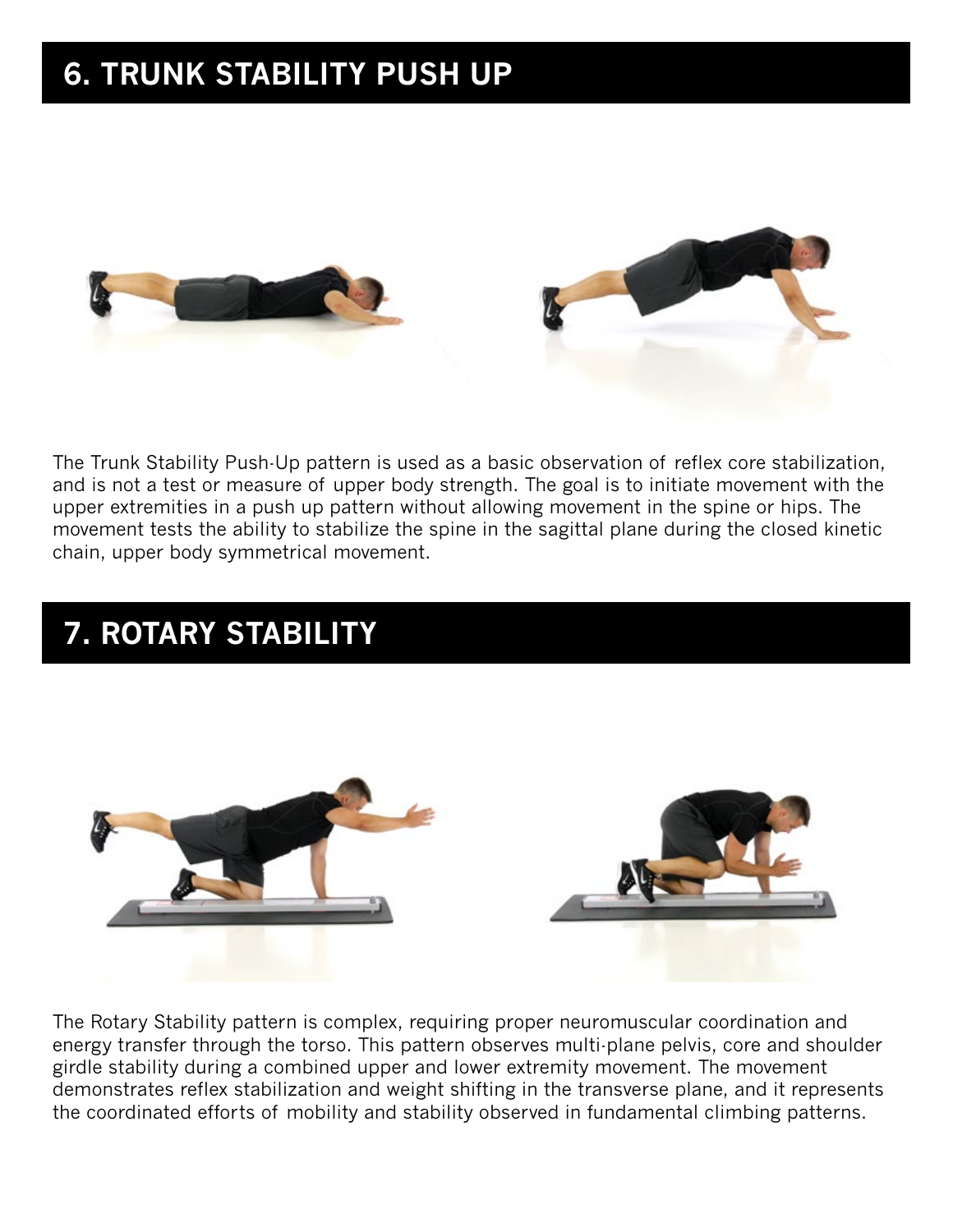## **Scoring Criteria**

The FMS uses a simplistic grading system. Each individual movement pattern has certain criteria that must be accomplished in order to obtain a high score. The scoring is broken down into four basic criteria:



Three is given if the individual can perform the movement without any compensations according to the established criteria



Two is given if the individual can perform the movement but must utilize poor mechanics and compensatory patterns to accomplish the movement



One is given if the individual cannot perform the movement pattern even with compensations



Zero is given if the individual has pain during any part of the movement

There are five movement patterns which require bilateral testing; this will result in two scores for those patterns. The lowest score is recorded for the final score; however, for assessment and data collection purposes, both scores are needed. Three tests: Shoulder Mobility, Trunk Stability Push-Up and Rotary Stability have clearing test associated with them that are scored as pass/fail. If a person fails this part of the test, then a 0 is given as the overall score.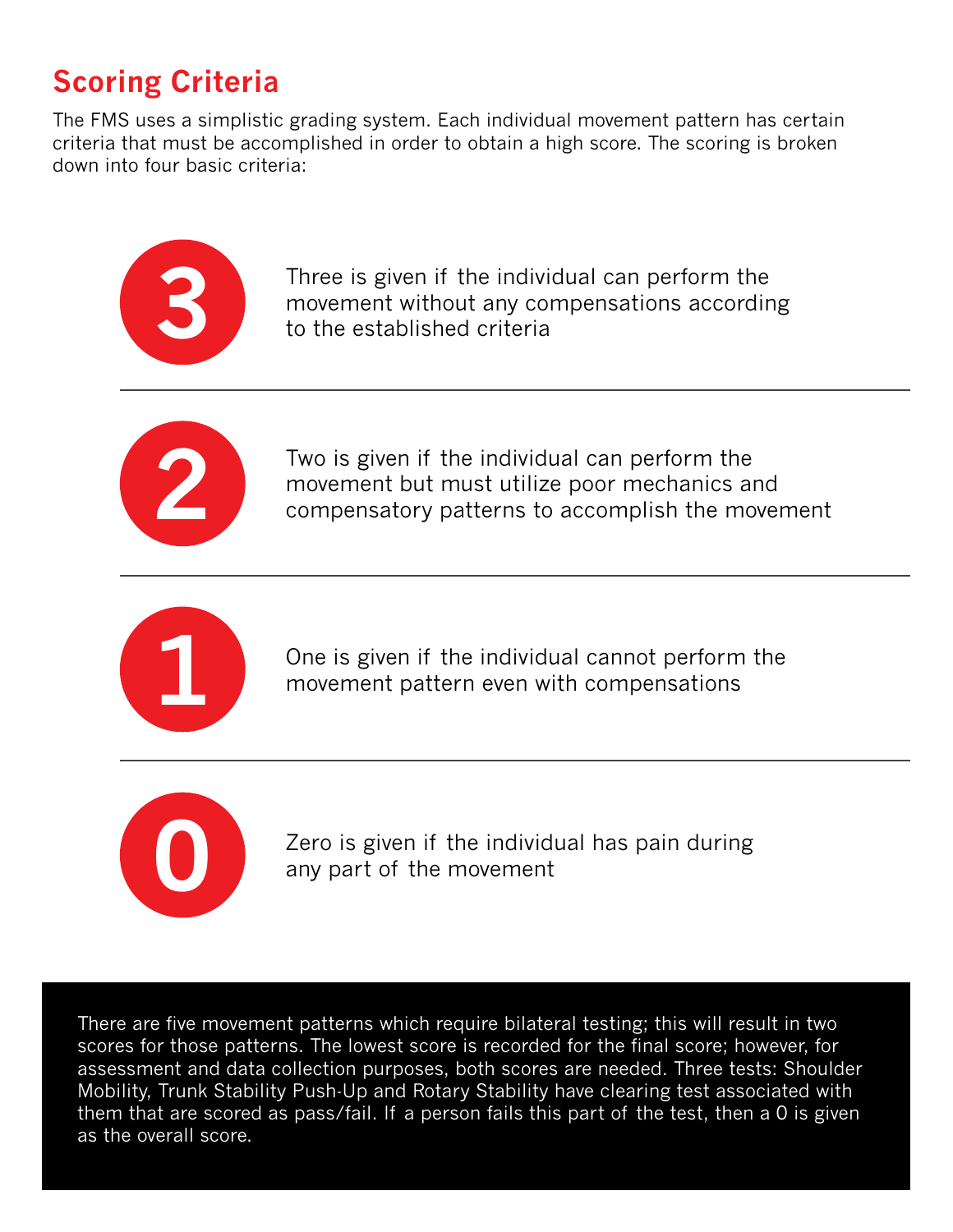

#### **Interpreting Screen Results and Intervention**

Within the FMS there is an algorithm or procedure for addressing the asymmetries and restrictions found in the screen. The algorithm allows us to quickly identify and prioritize deficient movement patterns. Once the priority movement pattern has been identified, this allows for targeted intervention using corrective exercise. If an individual has no areas of concern within a movement pattern then they would be cleared to train and load that pattern. This provides an appropriate movement baseline for further physical capacity and performance testing, such as the Y-Balance Test.

If an individual has pain during the screen, the individual should be referred out to a healthcare professional for a Selective Functional Movement Assessment (SFMA). The SFMA is a total body diagnostic system designed to provide an efficient method for systematically finding the cause of the patient's pain, not just the source.

#### **When to use the FMS**

Ideally the FMS would be introduced as a part of a pre-placement or pre-participation examination to determine deficits that may be overlooked during the traditional medical and performance evaluations. Muscle flexibility, strength imbalances or compensation due to previous injury are all acknowledged as significant risk factors for injury. In many cases, the FMS will pinpoint these issues that may not be identified in other standard evaluations. The functional movement screen will identify functional deficits related to proprioceptive, mobility and stability limitations. If these risk factors can be identified and addressed using the FMS, then decreases in injuries and improved performance should follow.

The FMS can also be used to re-screen for feedback every 4-6 weeks or when an improvement is seen in the priority movement pattern. Re-screening provides feedback into the effectiveness of the current program design and provides insight on how and when to move to higher level progressions or a new priority movement pattern.